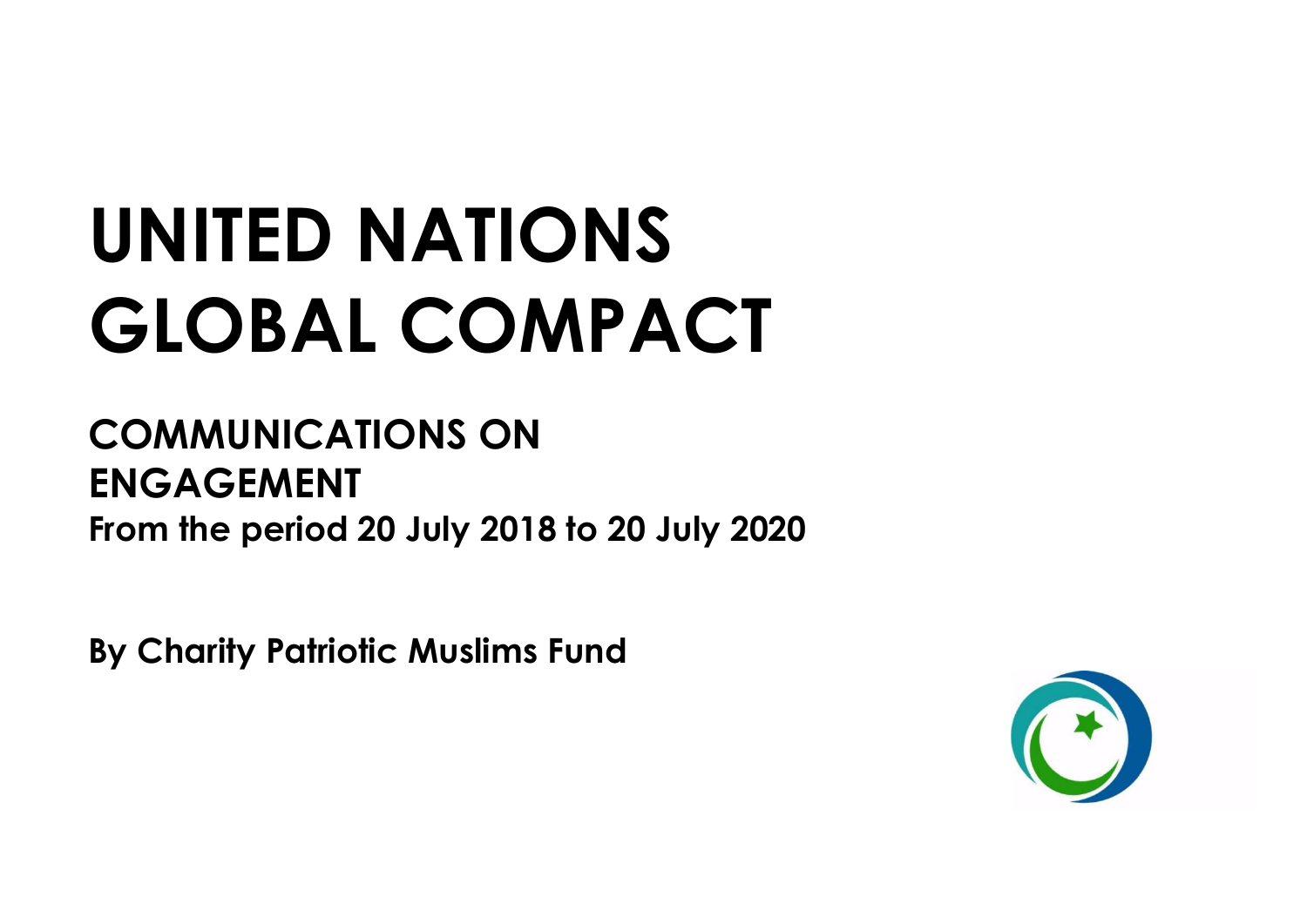

Dear Sirs,

Charity Patriotic Muslims Fund confirms its support to the Nations Global Compact and its Ten Principles in the areas of Human Rights, Labour, Environment and Anti-Corruption. This is our Communication on Engagement (COE) with the United Nations Global Compact. We welcome feedback on its contents.

In this COE, we describe the actions that our organization has taken to support the UN Global Compact and its Principles as suggested for an organization like ours. We also commit to sharing this information with our stakeholders in the community.

With the respect and warm prayers, Director General **Rustam Khabibullin** 22 June 2020

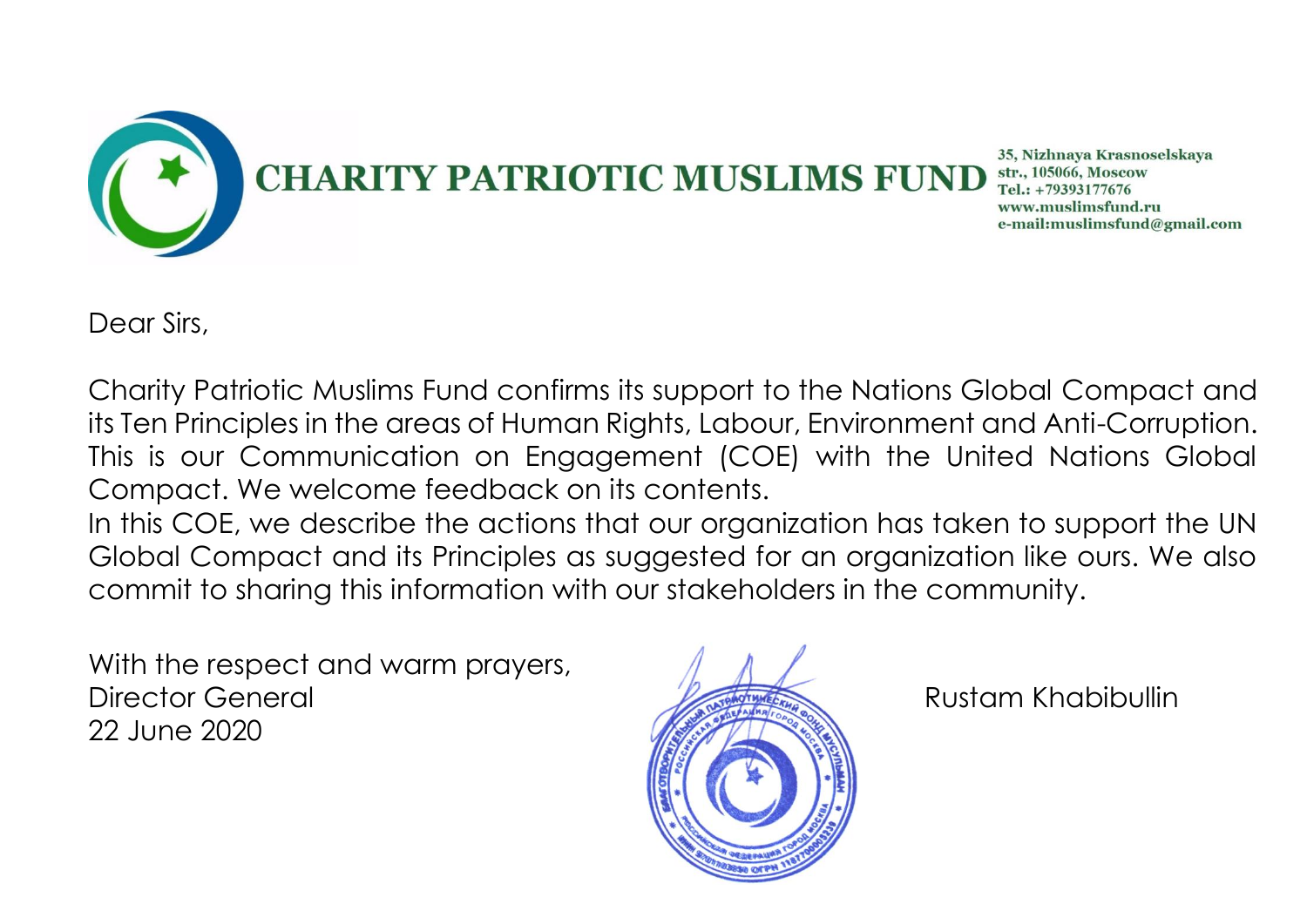# **1. Human Rights**

- Charity Patriotic Muslims Fund supports the Universal Declaration of Human Rights;

- We are committed to maintaining and supporting the health and safety of our employees, volunteers and visitors.

- We acknowledge and support traditions of Muslims.

- We protect our workers from workplace harassment, including physical, verbal, sexual or psychological harassment, abuse or threats.

### **2. Labour**

- Charity Patriotic Muslims Fund has systems in place to monitor and manage labour rights issues within the business.

- We create a secure workplace for our employees without discrimination.

- We eliminate of Employment discrimination, child labour and forced labour.

# **3. Environment**

- Charity Patriotic Muslims Fund uses sustainable materials across our operations and has multiple initiatives to "reduce and reuse".

- We purchase recycled products (including paper towels, printing paper, toilet paper and etc.)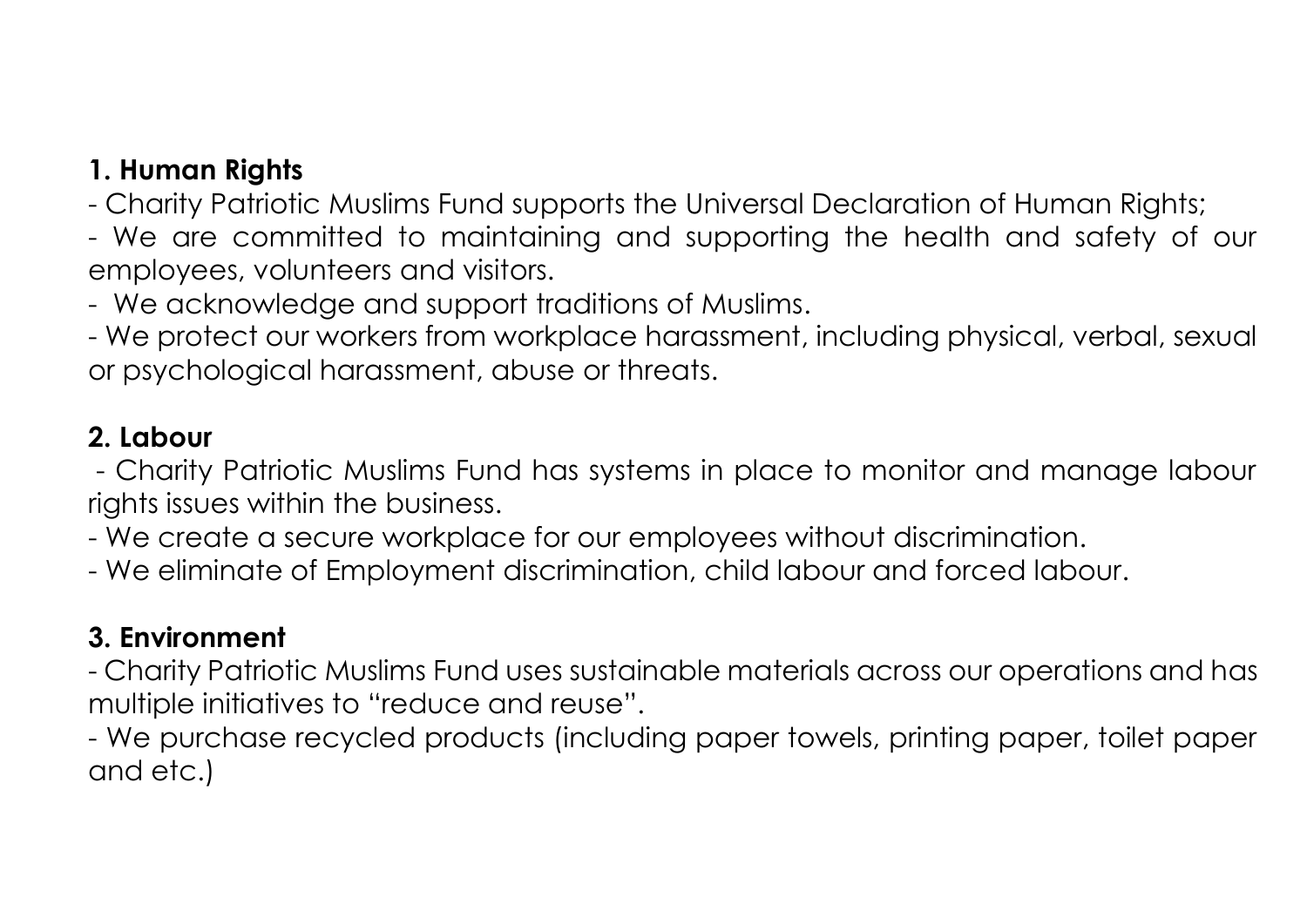## **4. Anti-corruption**

Businesses should work Charity Patriotic Muslims Fund against all forms of corruption, including committed to high standards of personal, ethical and professional conduct extortion and bribery.

#### **Our results**

On Human Rights:

- Code of Conduct developed and continuously refined to deal with abuses of human rights, no reports registered.
- No investigations, legal cases, rulings, fines or other relevant events to report.

#### On Labour:

- Introduction of intern policy ensuring a good representation of age groups within the business and reward for effort.
- Introduction of identification policy ensuring employees to work in a secure environment.
- No investigations, legal cases, rulings, fines or other relevant events to report.